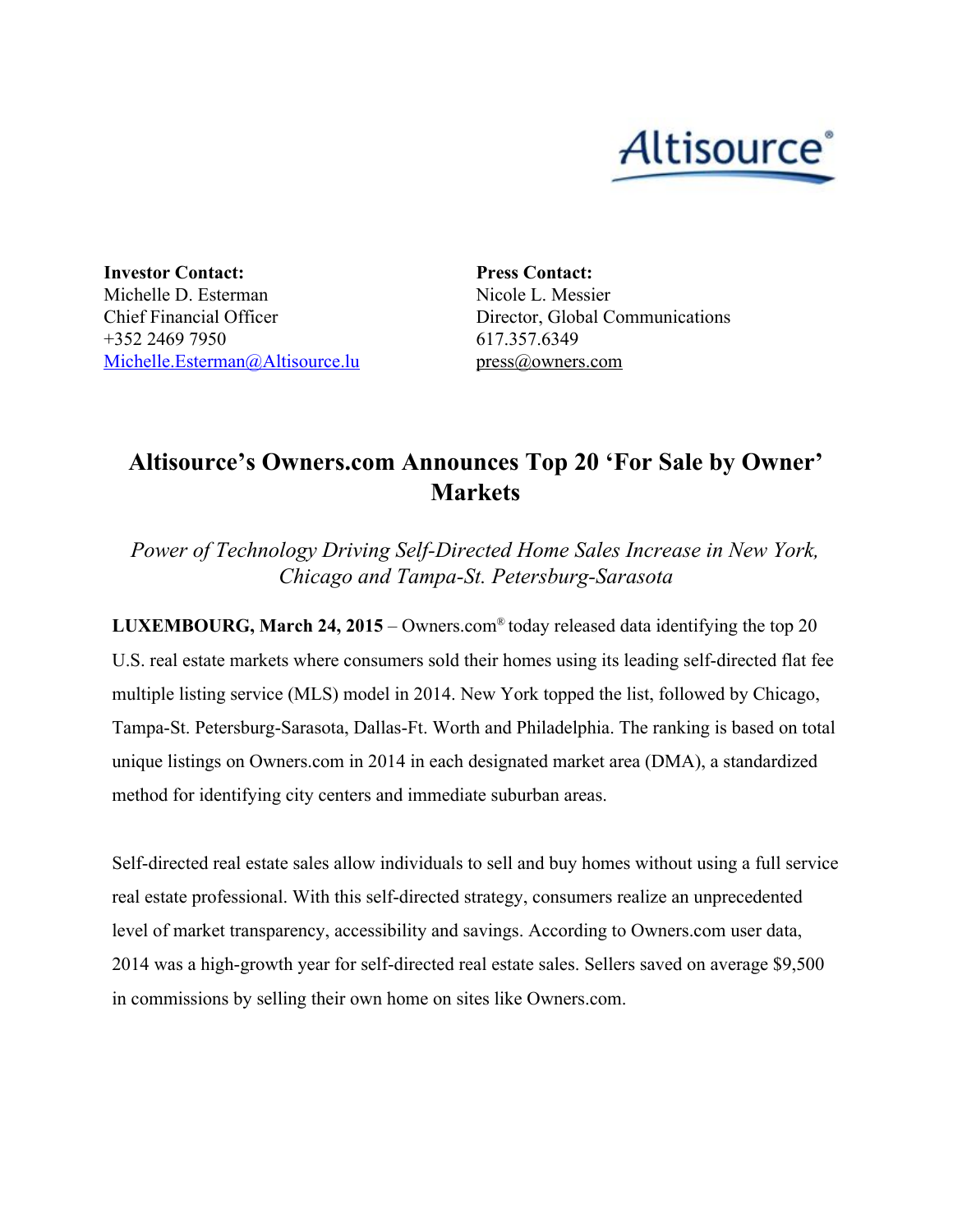"Real estate had not changed for nearly 100 years, but technology has helped remove many of the barriers in the industry. Today, consumers can finally conduct their own research, make informed decisions and ultimately buy and sell homes with substantially lower transaction costs," said Steve Udelson, president of Owners.com. "Empowered consumers are leveraging technology to take control and save time and money in the process."

| <b>DMA Ranking by Volume of Listed Homes</b> | <b>Average List Price</b> |
|----------------------------------------------|---------------------------|
| 1. New York                                  | \$496,576                 |
| 2.<br>Chicago                                | \$307,755                 |
| Tampa-St. Petersburg-Sarasota<br>3.          | \$225,717                 |
| Dallas-Ft. Worth<br>$\overline{4}$ .         | \$255,414                 |
| Philadelphia<br>5.                           | \$272,961                 |
| Atlanta<br>6.                                | \$279,379                 |
| Detroit<br>$7_{\scriptscriptstyle{\sim}}$    | \$257,314                 |
| 8. Cleveland                                 | \$208,669                 |
| 9. Phoenix                                   | \$261,978                 |
| 10. Washington, D.C.                         | \$454,240                 |
| 11. Orlando-Daytona Beach-Melbourne          | \$231,449                 |
| 12. Miami-Ft. Lauderdale                     | \$356,177                 |
| 13. St. Louis                                | \$209,561                 |
| 14. Denver                                   | \$368,783                 |
| 15. Kansas City                              | \$201,111                 |
| 16. Boston                                   | \$441,130                 |

## **Owners.com 2014 Top 20 U.S. SelfDirected Real Estate Markets**